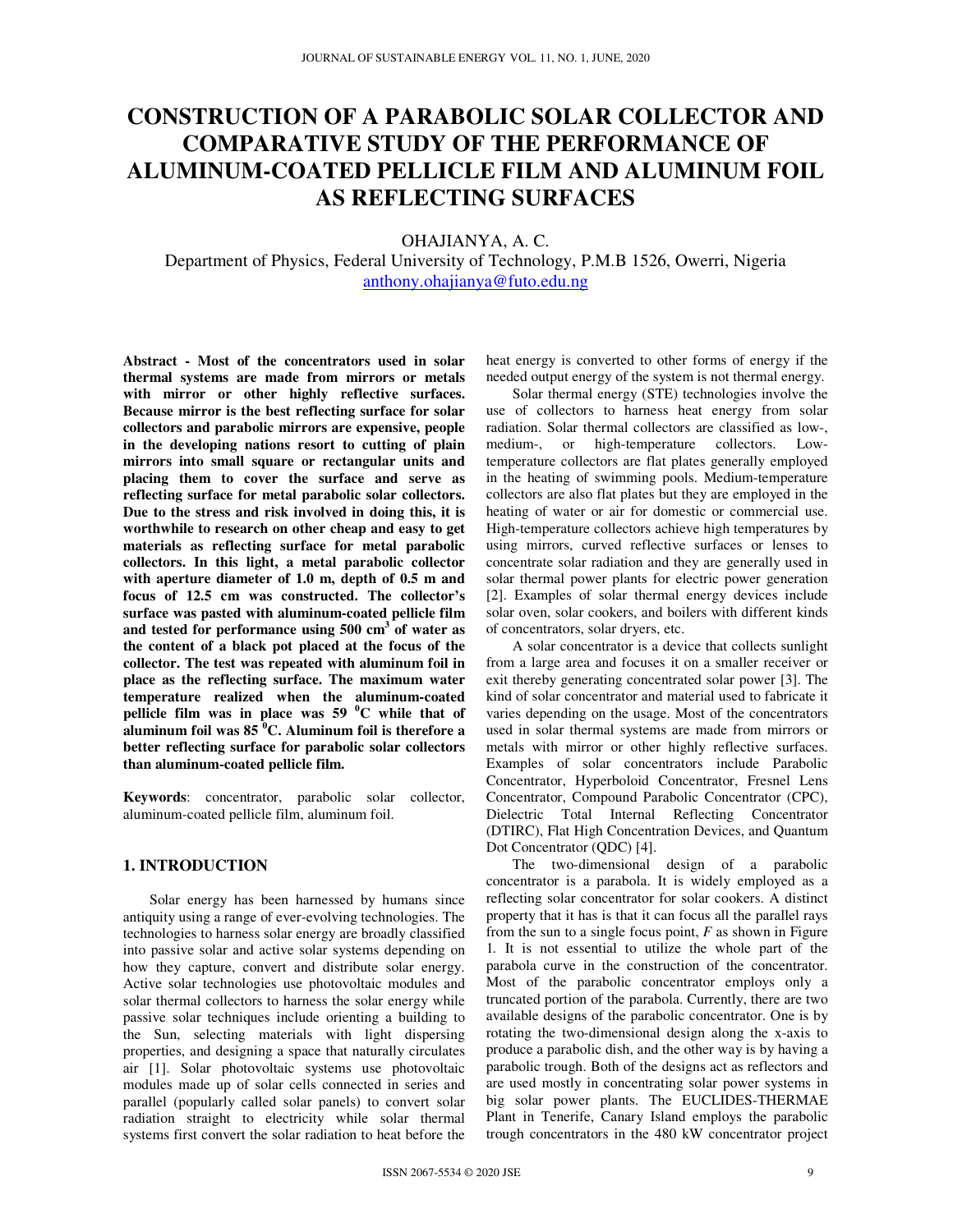[4]. Parabolic trough solar concentrators can achieve temperatures of around 400  $^{\circ}$ C [5].



**Fig. 1. A parabolic concentrator with normal rays focused at the focal point** [4]

A parabola is the locus of a point that moves such that its distances from a fixed line and a fixed point are equal. This is shown in Figure 2, where the fixed line is called the *directrix* and the fixed point *F,* the focus. The length *FR* equals the length *RD.* The line perpendicular to the directrix and passed through the focus, *F* is called the *axis of the parabola.* The parabola intersects its axis at a point *V* called the *vertex,* which is exactly midway between the focus and the directrix.



**Fig. 2. The parabola** [4]

If the origin is taken at the vertex *V* and the *x-*axis along the axis of the parabola, the equation of the parabola is

$$
y^2 = 4fx \tag{1}
$$

where *f*, the focal length, is the distance *VF* from the vertex to the focus. When the origin is shifted to the focus *F* as is often done in optical studies, with the vertex to the left of the origin, the equation of a parabola becomes

$$
y^2 = 4f(x+f) \tag{2}
$$

The surface formed by rotating a parabolic curve about its axis is called a paraboloid of revolution*.* Solar concentrators in this shape and with reflective surfaces are called parabolic dish concentrators. The equation for the paraboloid of revolution as shown in Figure 3, in rectangular coordinates with the *z-*axis as the axis of symmetry, is

$$
x^2 + y^2 = 4fz \tag{3}
$$

where the distance, *f* is the focal length *VF.*



**Fig. 3. Paraboloid of revolution** [4]

The paraboloid surface area, A, can be calculated from the formula [6]:

$$
A = \frac{8\pi f^2}{3} \left[ \left( \left( \frac{d}{4f} \right)^2 + 1 \right)^{\frac{3}{2}} - 1 \right]
$$
 (4)

One of the standards for the performance evaluation of solar cookers was developed by the American Society of Agricultural Engineers (ASAE). This testing standard specifies that the change in water temperature for each ten-minute interval shall be multiplied by the mass and specific heat capacity of the water contained in the cooking pot and the product shall be divided by the 600 seconds contained in the ten-minute interval to obtain the cooking power for the solar cooker [7]. That is

$$
P_i = \frac{(T_2 - T_1)MC_v}{600}
$$
 (5)

where  $P_i$  is the cooking power (W) for interval i,  $T_1$  is the initial water temperature for the interval  $({}^{0}C)$ ,  $T_2$  is the final water temperature for the interval  $(^{0}C)$ . M is the mass of water in the pot, and  $C_v$  is the heat capacity of water [4186 J/(kg.<sup>0</sup>C)]. It also requires that the average insolation, average ambient temperature, and average water temperature be found for each interval. The standardized cooking power for each of the intervals is then obtained by correcting  $P_i$  to standard insolation of 700 W/ $m<sup>2</sup>$ . This is achieved by multiplying the interval observed cooking power by  $700 \text{ W/m}^2$  and dividing by the interval average insolation recorded during the corresponding interval as follows:

$$
P_s = P_i \left(\frac{700}{I_i}\right) \tag{6}
$$

where  $P_s$  is the standardized cooking power (W),  $P_i$  is the interval cooking power  $(W)$ , and  $I_i$  is the interval average solar insolation (W/m<sup>2</sup>). The ambient temperature,  $T_a$  for each interval is to be subtracted from the average water temperature,  $T_w$  for each corresponding interval to obtain the temperature difference,  $T_d$ .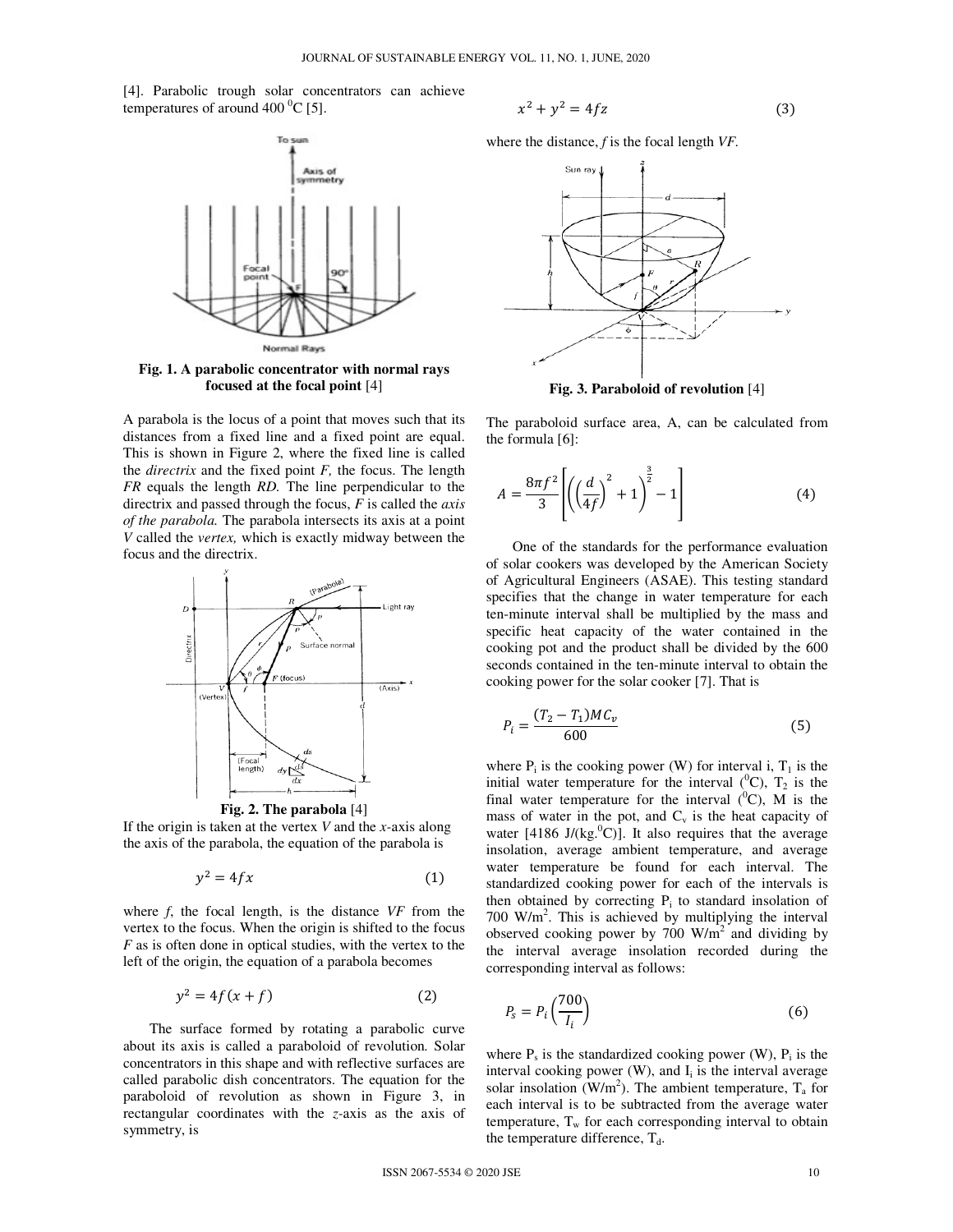$$
T_d = T_w - T_a \tag{7}
$$

The ASAE standard S-580 also requires that the standardized cooking power,  $P_s(W)$  be plotted against the temperature difference,  $T_d$  (°C), for each time interval and linear regression used to find the relationship between the cooking power and temperature difference in terms of intercept, a  $(W)$ , and slope, b  $(W / C)$ :

$$
P_s = a + bT_d \tag{8}
$$

In the end, the value for standardized cooking power,  $P_s$ (W), should be computed for a temperature difference,  $T_d$ , of 50 °C. The minimum number of observations to be used here should be 30 for three different days. The coefficient of determination  $(r^2)$  or the proportion of variation in cooking power that can be attributed to the relationship found by regression should be higher than 0.75. This testing standard has been used and reported by many researchers [8][9][10].

## **2. MATERIALS AND METHODS**

Materials for the construction were sourced locally and they include: mild steel sheet for the construction of the wall of the paraboloid, ¾ inch steel flat bar used for the skeletal design of the solar collector to give it adequate rigidity and also aid in achieving accurate parabolic shape, 3/2 inches angle iron used in the construction of the stand and frame, swinging shaft made of sprockets and used to aid the rotation of the collector for manual solar tracking, 17 bolts and nuts used to fasten the various components of the collector, 3/2 inches steel square pipe used for the stand, oil paint for the painting of the collector, and aluminum foil and aluminum-coated pellicle film for the reflecting surface of the parabolic collector. The equipment and machine tools used for the construction include hack saw, vernier caliper, angle grinders (small and big), steel tape, tri-square, pinch roller machine, arc welding machine, vice, drilling machine, and filing machine.

The parabolic collector was to have an aperture diameter (d) of 1.0 m and height (h) of 0.5m. Using the parabolic equation  $y^2 = 4fx$ , and taking  $y_{max} = \frac{d}{2}$  $\frac{a}{2}$  and  $x_{max} = h$ , the focus of the parabolic collector was calculated as 12.5 cm. With the focus and a design directrix, flat steel bars were formed into parabolas of diameter, 1.0 m. The parabolic steel bars were welded together to form a skeletal paraboloid. A hole was dug into the ground, and with the help of the skeletal paraboloid, concrete was used to fill the hole and to make it take the inner shape of the parabolic collector to be constructed. The formed parabolic hole was left for one week so as to allow it set and become strong enough for the construction impact. For the actual construction, the skeletal paraboloid was fit into the hole and the mild steel sheet placed on it. By pressing and continuous hammering, the steel plate was made to take the shape of the parabolic hole. With filing, a near-perfect parabolic collector was obtained. The collector stand and pot stand

were constructed and the different units were welded together and painted. Aluminum coated pellicle film was pasted on the inner surface of the collector to serve as the reflecting material. Pictures of the constructed parabolic solar concentrator are shown in Figure 4.



**Fig. 4. Pictures of the constructed parabolic collector** 

A thermal performance test was carried out on the collector following the American Society of Agricultural Engineers Standard, ASAE S580.  $500 \text{cm}^3$  (0.5 kg) of water was put into a small aluminum pot which has an outer black painted surface. With the help of the collector's pot stand, the pot was placed at the focus of the collector and the collector was turned to face the Sun. At this moment, the temperature of the water,  $T_w$ , ambient temperature,  $T_a$  and solar irradiance, I were measured and recorded. This was at 9:00 hours, Nigerian time. The measurements were repeated at 10 minutes intervals and a total of forty readings were taken. The last measurement was made at 15:30 hours. The results were recorded. This test was repeated on three different days in the month of February and the average was computed and recorded. The solar collector's picture with pot inside is given in Figure 5.



**Fig. 5. The Collector with pot of water inside** 

After the first series of tests, the aluminum-coated pellicle film on the inner surface of the collector was replaced with aluminum foil. The thermal performance test was repeated on three different days as before and the average was computed and recorded.